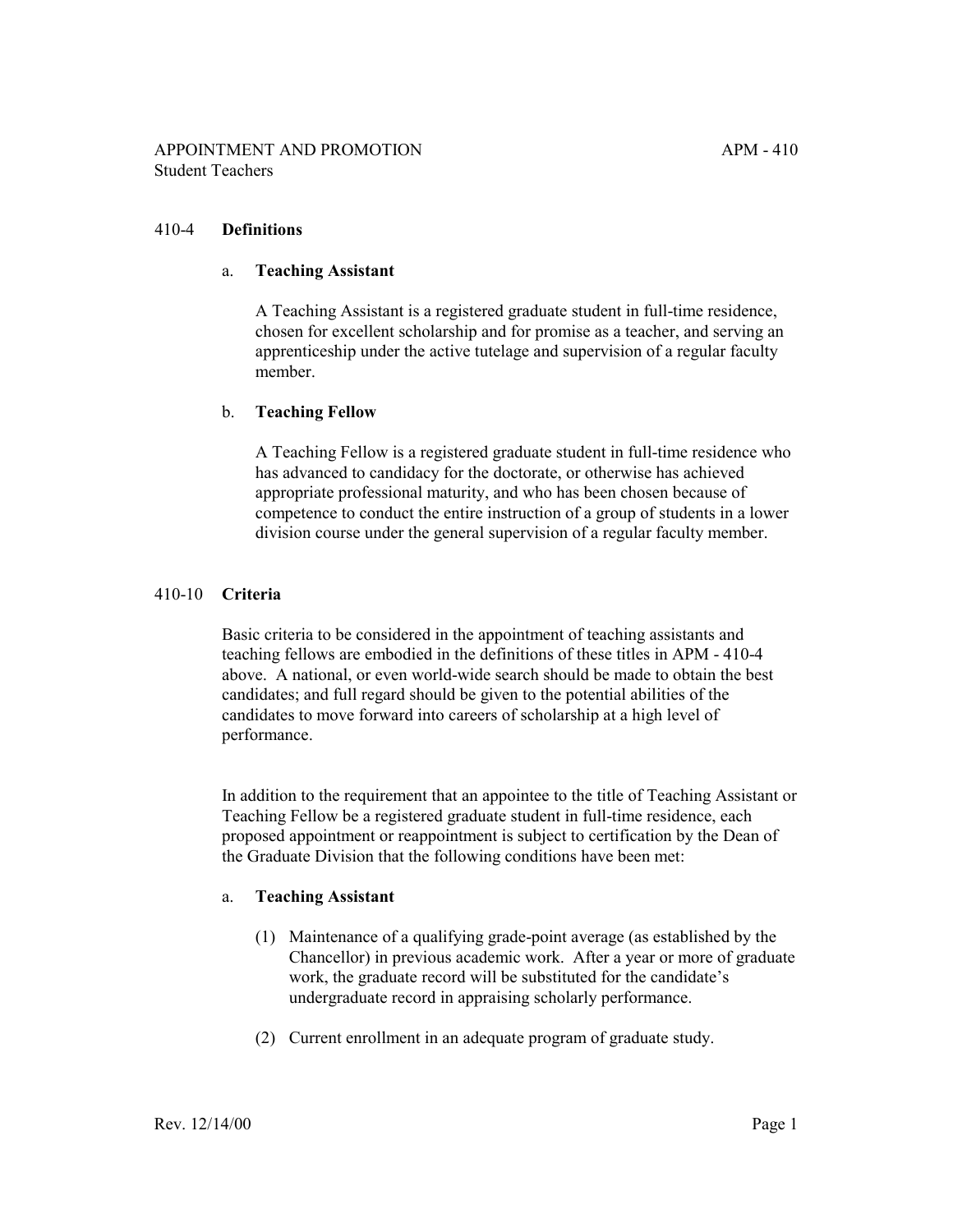### b. **Teaching Fellow**

- (1) Advancement to candidacy for the doctorate, and
- (2) At least two years of teaching experience (including that of a teaching assistantship) in or outside the University.
- (3) If the appointment is to a teaching fellowship in a professional school, the following conditions may be substituted for those stated in (1) and (2) above:
	- (a) A Master's degree in the field offered by the professional school, and
	- (b) At least two years of teaching or appropriate professional experience, and
	- (c) Maintenance of a grade-point average as established by the **Chancellors**

## 410-12 **Exceptions**

Appointment to the title of Teaching Assistant or Teaching Fellow in exception to the conditions in APM - 410-10-a and -b above may be made only by special approval of the individual case by the Chancellor, upon recommendation of the department chair and the dean of the school or college.

#### 410-17 **Term of Appointments**

- a. A student teacher appointment is for one academic year or less, and is selfterminating unless the appointee is otherwise notified. Notice to this effect is to be given on the employment form.
- b. Appointment to the title of Teaching Assistant or Teaching Fellow may not exceed half-time, nor may such appointment in combination with other employment within the University exceed half-time. (Those employed halftime should be expected to devote, during instructional and examination periods, sixteen to twenty hours per week to such work including time spent in preparation, classroom and laboratory teaching, office consultation, and reading student papers.) Exception to this rule may be made only by special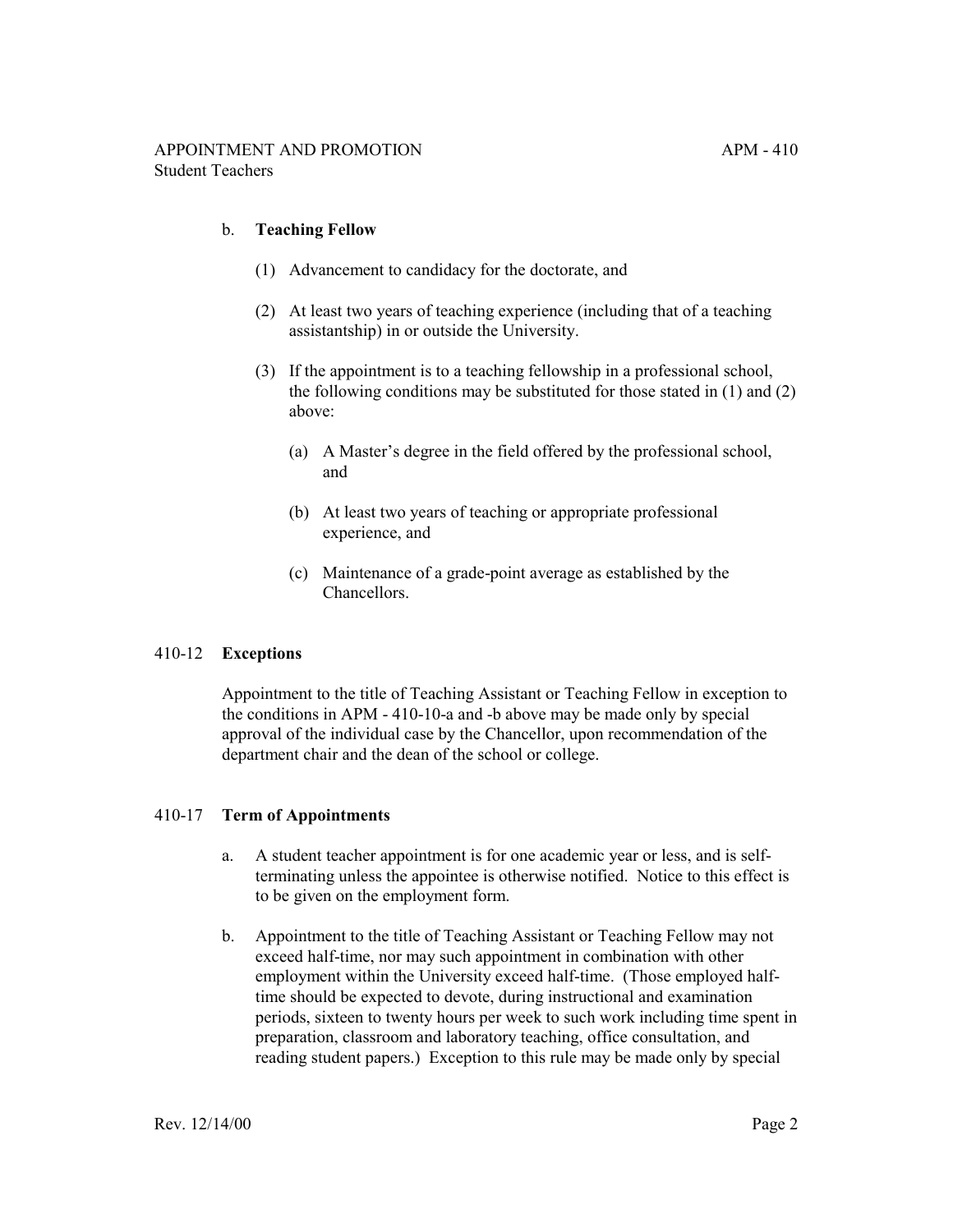approval of the individual case by the Chancellor, upon recommendation of the department chair and the dean of the school or college.

c. The total length of service rendered in any one or any combination of the following titles may not exceed four years: Reader on annual stipend, Teaching Assistant, Teaching Fellow, and/or Associate. Under special circumstances, the Chancellor, upon recommendation of the department chair and the dean of the school or college, may authorize a longer period, but in no case for more than six years.

### 410-18 **Salary**

Authorized salary scales established for these titles are issued by the Office of the President.

### 410-20 **Conditions of Employment**

#### a. **Teaching Assistant**

A Teaching Assistant is not responsible for the instructional content of a course, for selection of student assignments, for planning of examinations, or for determining the term grade for students. Neither is the Teaching Assistant to be assigned responsibility for instructing the entire enrollment of a course or for providing the entire instruction of a group of students enrolled in a course. The Teaching Assistant is responsible only for the conduct of recitation, laboratory, or quiz sections under the active direction and supervision of a regular member of the faculty to whom responsibility for the course's entire instruction, including the performance of Teaching Assistants, has been assigned.

#### b. **Teaching Fellow**

Subject to the general supervision of a faculty member designated in catalogues and published schedules as "in charge" of the course, a Teaching Fellow should be competent to provide the entire instruction of a lower division course to a group of students, and normally should be given such assignments. Assignment to conduct instruction in an upper division or graduate course or course section may not be made except with the approval of the Committee on Courses of Instruction (Regulations of the Academic Senate, 750).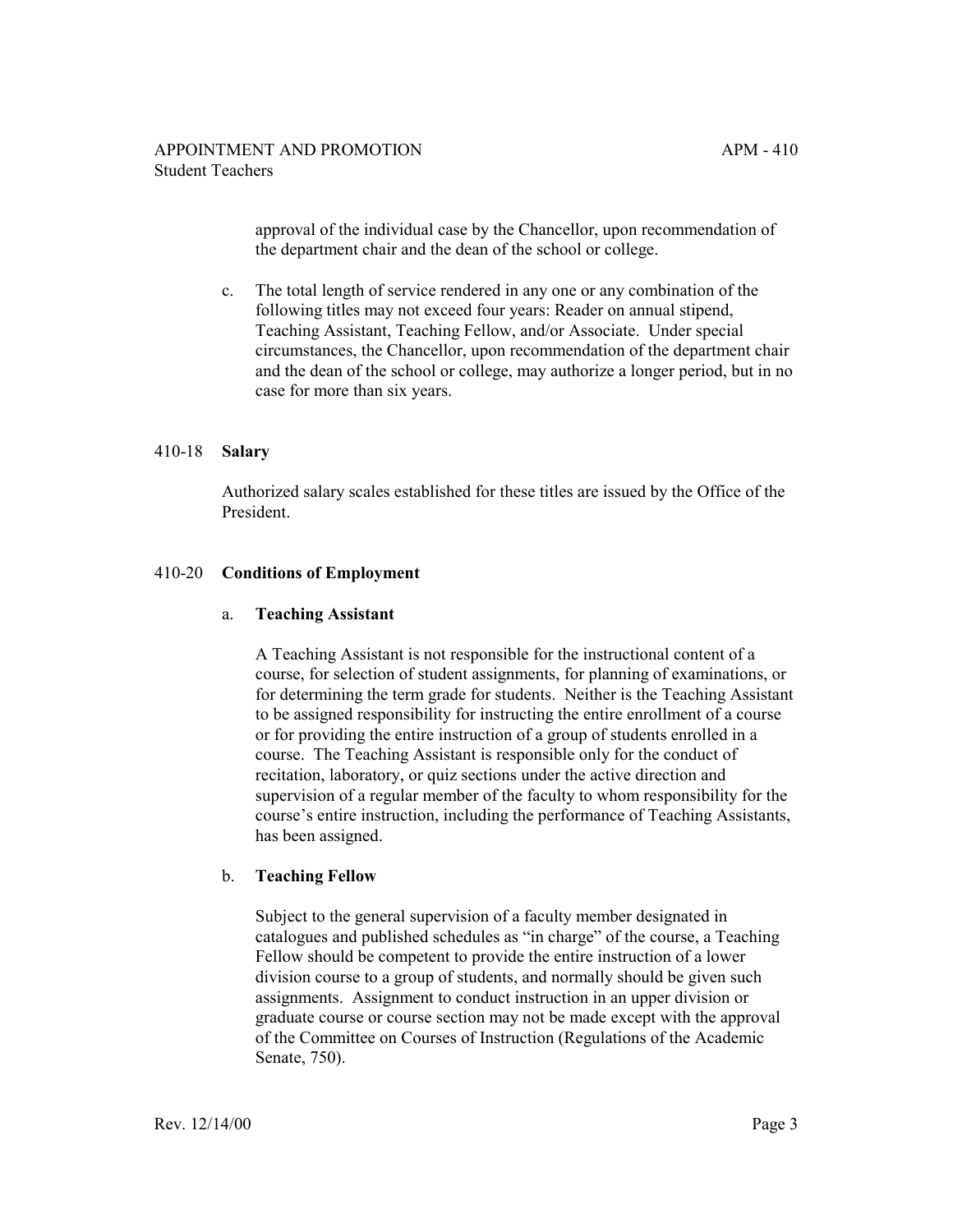## c. **Teaching Assistant or Teaching Fellow**

Upon individual application, the non-resident tuition fee may be waived by the Dean of the Graduate Division for graduate students appointed to Teaching Assistantships, Teaching Fellowships and University Fellowships under the jurisdiction of the Graduate Council that are paid from intramural funds.

- d. For provisions governing removal expense allowances of student teachers, see [APM - 561](http://ucop.edu/academic-personnel-programs/_files/apm/apm-561.pdf).
- e. For provisions governing sabbatical leave credit for student teachers, see [APM - 740-11-e, -h, and -i.](http://ucop.edu/academic-personnel-programs/_files/apm/apm-740.pdf)

# 410-24 **Authority**

- a. Upon certification of satisfaction of the conditions stated in APM 410-10 above by the Dean of the Graduate Division, the department chair, acting upon nominations made by department members, is authorized to appoint teaching assistants and teaching fellows.
- b. The Chancellor, acting upon the recommendations of the department chair and endorsement of the dean of the school or college, is authorized to approve appointments of Teaching Assistants and Teaching Fellows involving those exceptions stated in APM - 410-12 and 410-17 above.

## 410-25 **Supervision and Review**

- a. The selection, supervision and training of all student teachers is an important responsibility of the teaching department, and in particular of the department chair. All candidates for appointment and reappointment should be subjected to careful review and recommendation, either by the department as a whole or by a responsible committee.
- b. In order to ascertain the quality of the student teacher's work and to make improvements when necessary, the faculty member who is responsible for the instruction of each course in which sections are assigned to student teachers should periodically visit the recitation and laboratory sections of the course.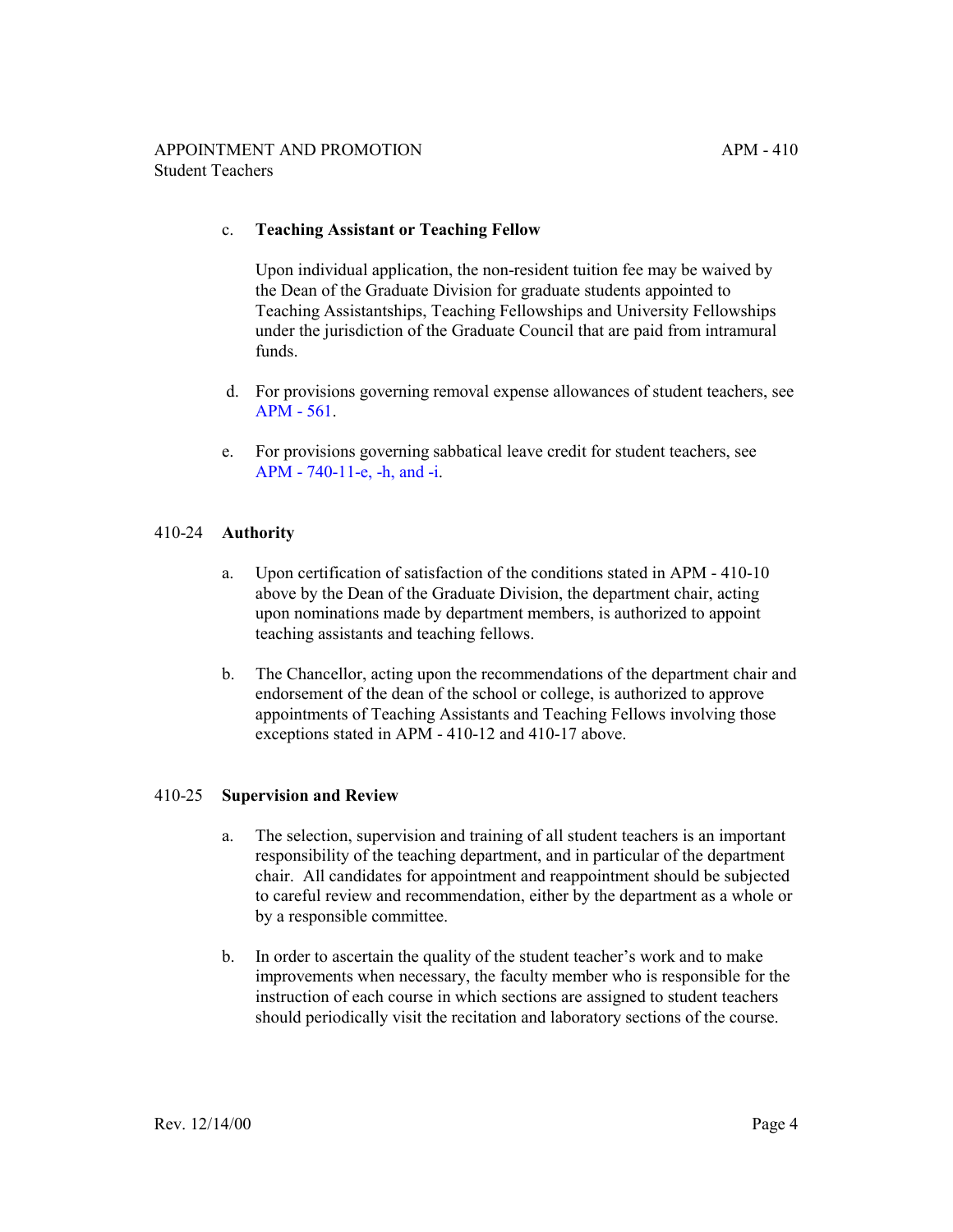Office of the President April 13, 1966

# CHANCELLORS:

## Re: **Employment of Teaching Assistants and Research Assistants**

The Administrative Manual (Section 68-17)\* states:

"Appointment to the title of teaching assistant or teaching fellow may not exceed half-time, nor may such appointment in combination with other employment within the University exceed half-time . . . Exception to this rule may be made only by special approval of the individual case by the Chief Campus Officer, upon recommendation of the department chairman and the dean of the school or college."

"Other employment within the University" as used in the above phrase includes employment in any academic or non-academic capacity by University Extension, by the Lawrence Radiation Laboratory, and on extramurally financed projects administered by the University.

The same rule and the same procedure for granting exceptions apply to research assistants as to teaching assistants during a period in which they are counted as full-time students.

You are also reminded of Vice President Hitch's memorandum of September 27, 1965:

"Students employed at the University for more than 50% time cannot be counted as full-time students."

Clark Kerr

cc: Vice President Hitch Dean Sheats Dean Hoos Director McMillan

\*Now APM - 410-17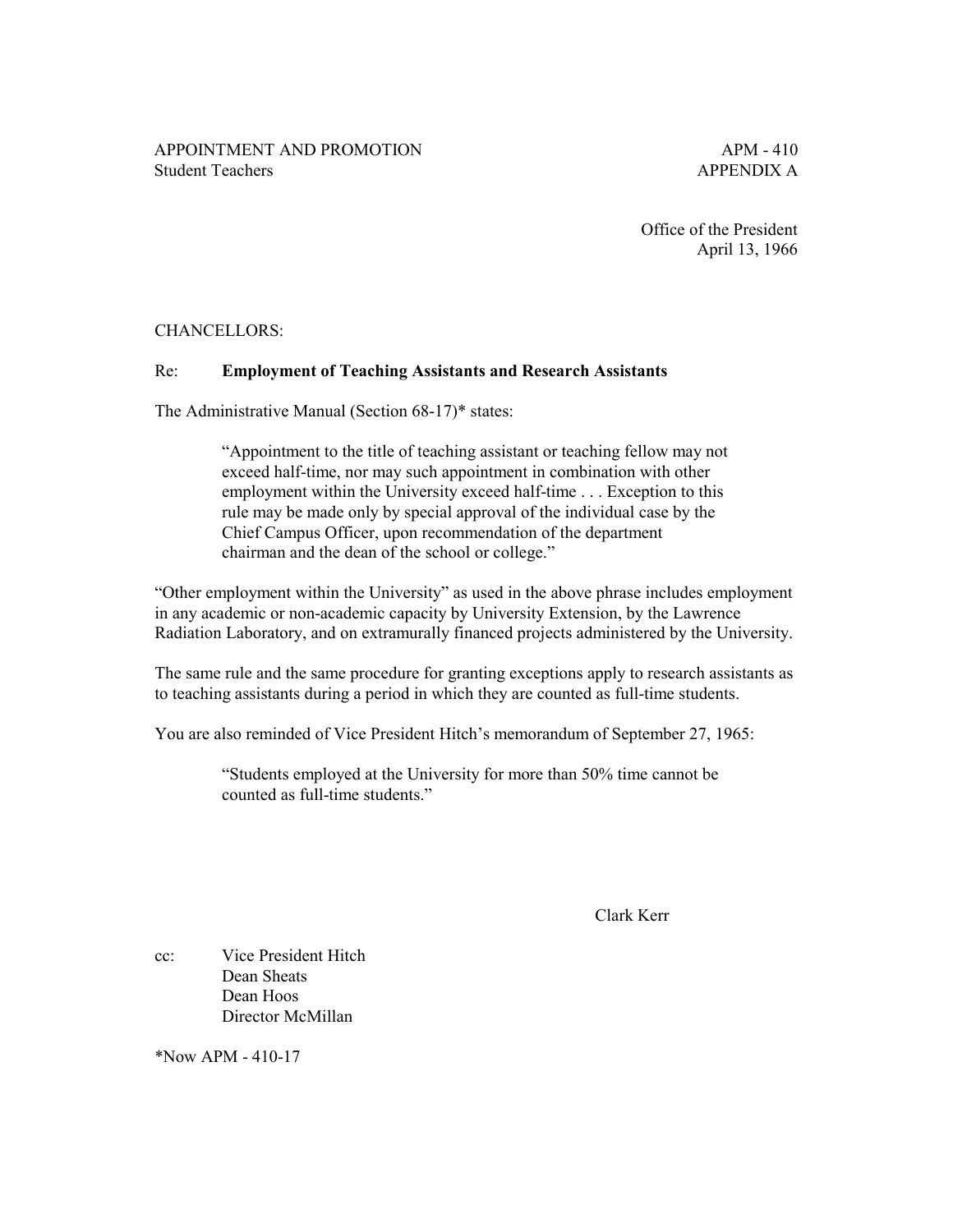Office of the Vice President June 30, 1966

# CHANCELLORS:

### Re: **Employment of Teaching Assistants and Research Assistants**

The following questions have been raised by the Chancellor of one campus, and we believe that you may be interested in our reply to them:

> 1. "May students be employed as Teaching Assistants and/or Research Assistants (or in any combination of these and other academic or nonacademic titles) for more than 50% for periods when they are not actually registered as students?"

They may not be employed as Teaching Assistants when they are not registered students; they may be employed more than 50% time as Research Assistants or as nonacademic employees during the summer.

2. "May students be employed for more than 50% of full time for inter-quarter periods?"

Students may be employed as Research Assistants (or in a nonacademic position) during an inter-quarter period for more than 50%.

3. "May students be similarly employed during other periods of 'academic recess'?"

It is our understanding that under the Quarter calendar there will be no periods of academic recess. (The Christmas and Master recesses will fall between Quarters.) In this regard, however, students should not be permitted to work in excess of 50% time in any month which includes an academic and administrative holiday (Thanksgiving, Memorial Day, etc.).

4. "What combination of academic and nonacademic employment during a regular quarter in excess of 50 percent time will serve to discount a full quarter's enrollment as a student?"